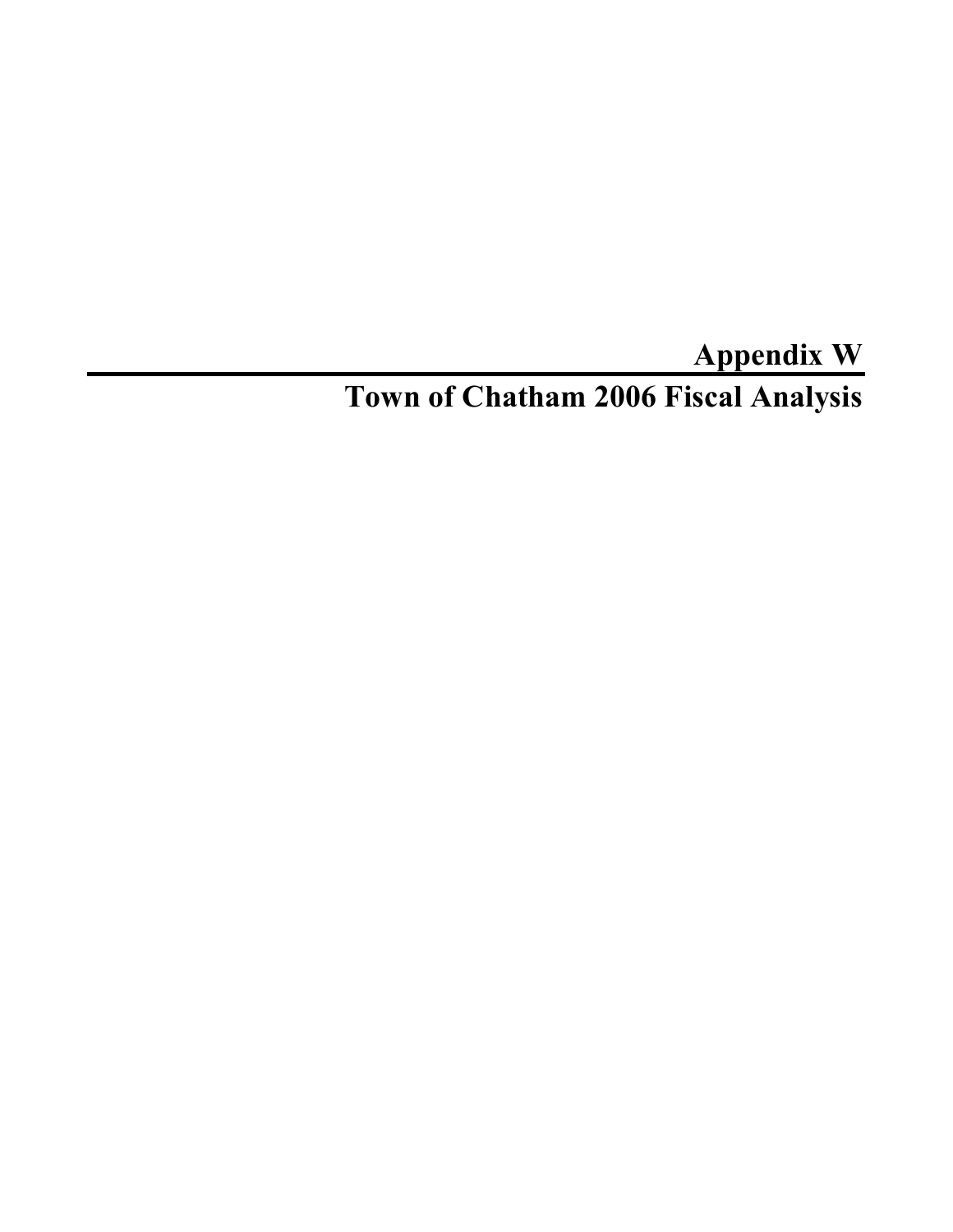### **WASTEWATER PRESENTATION Fiscal Impact**

#### April 4, 2006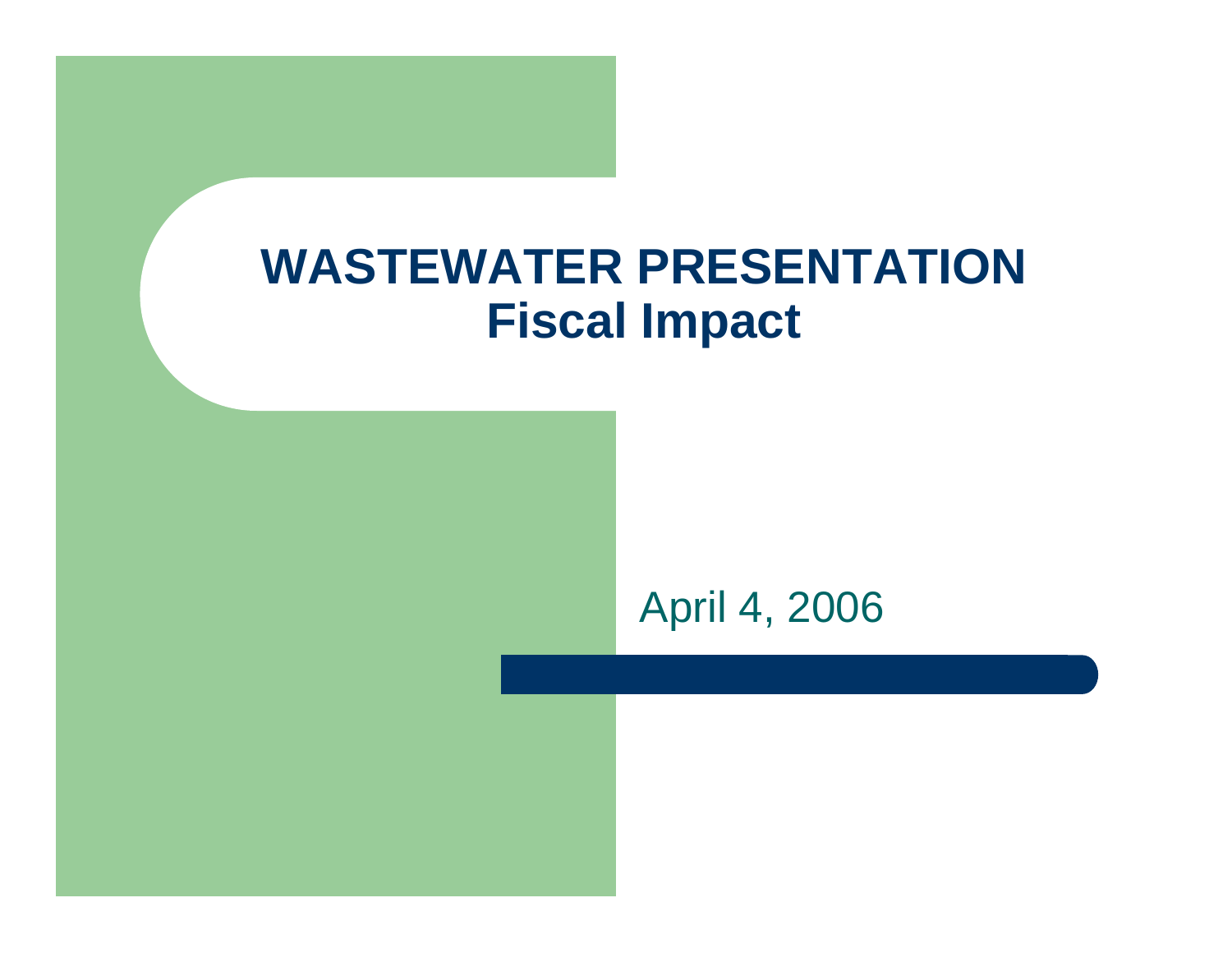# **SUMMARY**

- Demonstrate the Worst Case Fiscal Impact to Homeowners
- **Discuss Betterment versus Property Tax** Payment Options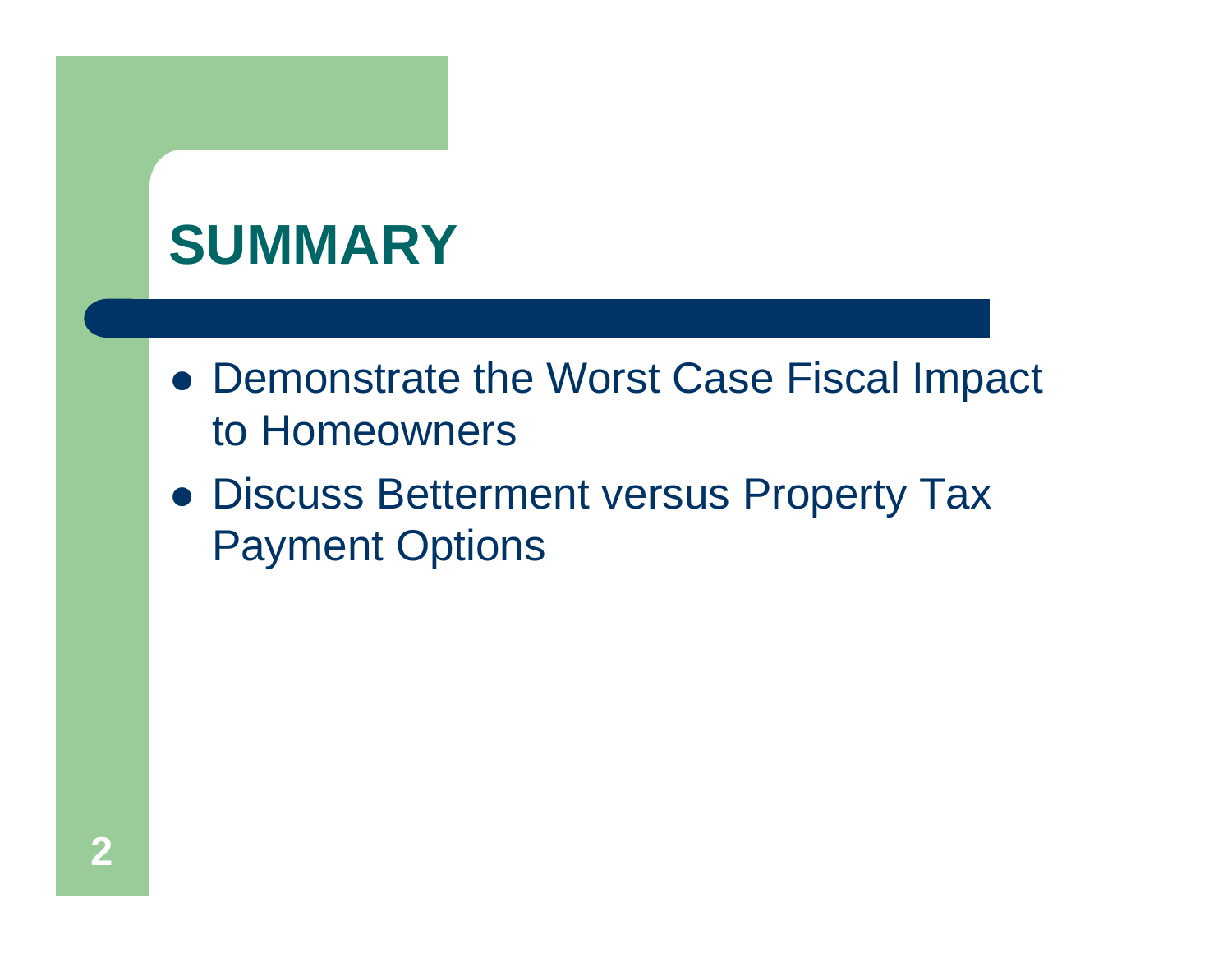## **Costs Associated withSewer Installation**

- Connection
- **Annual User Charge**
- **Betterment**
- Tax Rate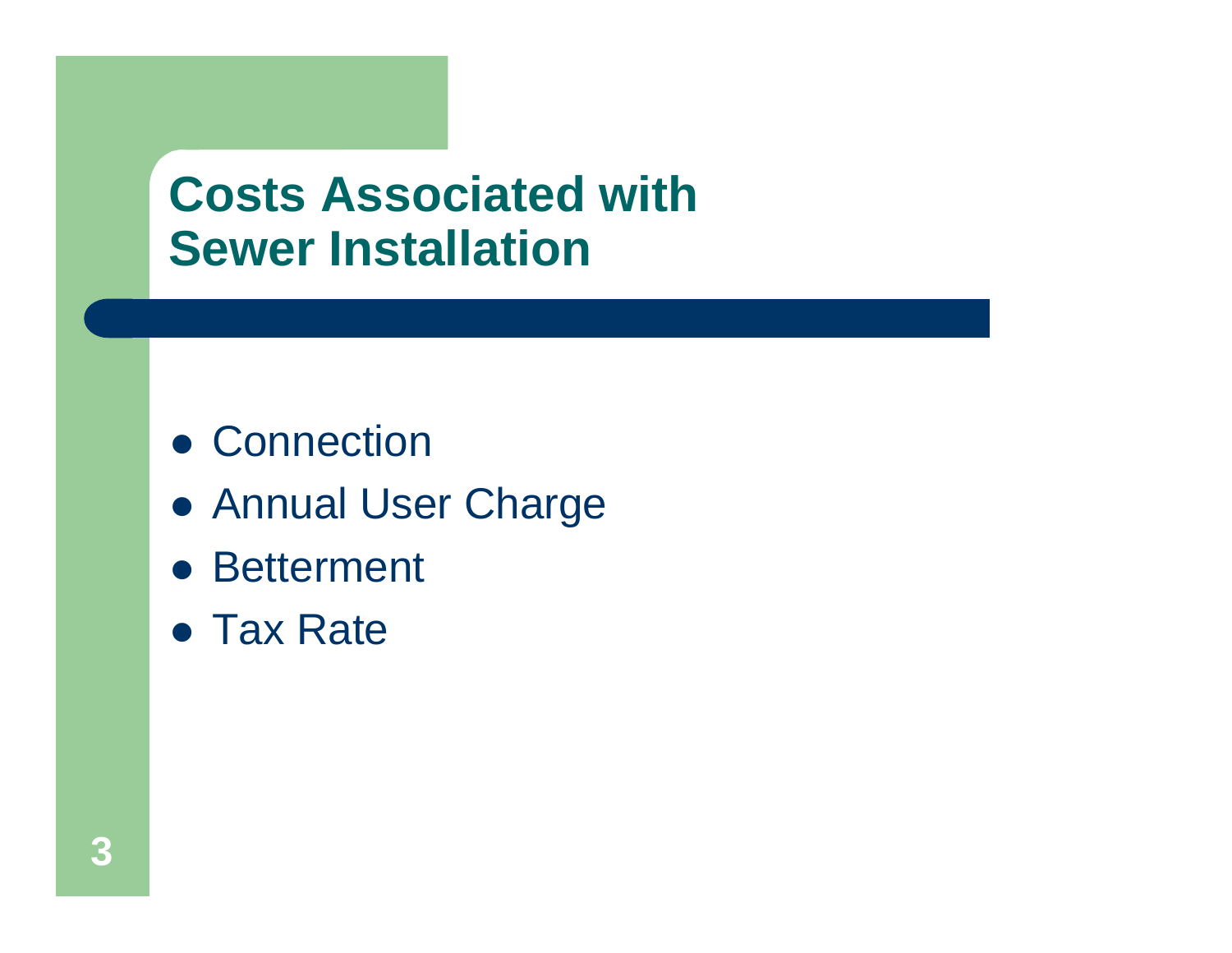# **Connection Costs**

#### \$5,000-\$7,000

Home Equity Loan 10 Years @ 7%

> \$972/yr \$81/month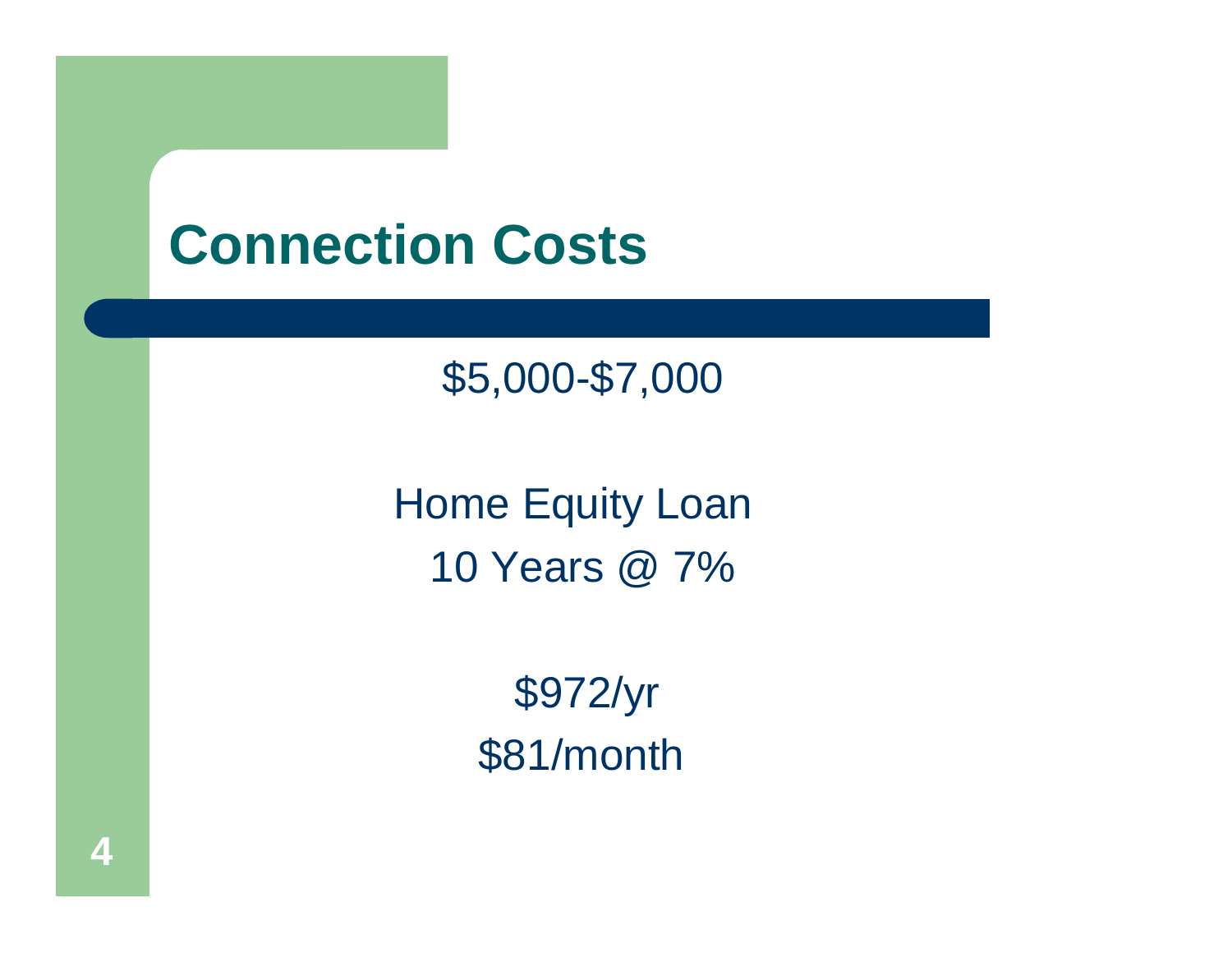## **Annual User Charge**

#### $\bullet$ \$400/year average \$33/month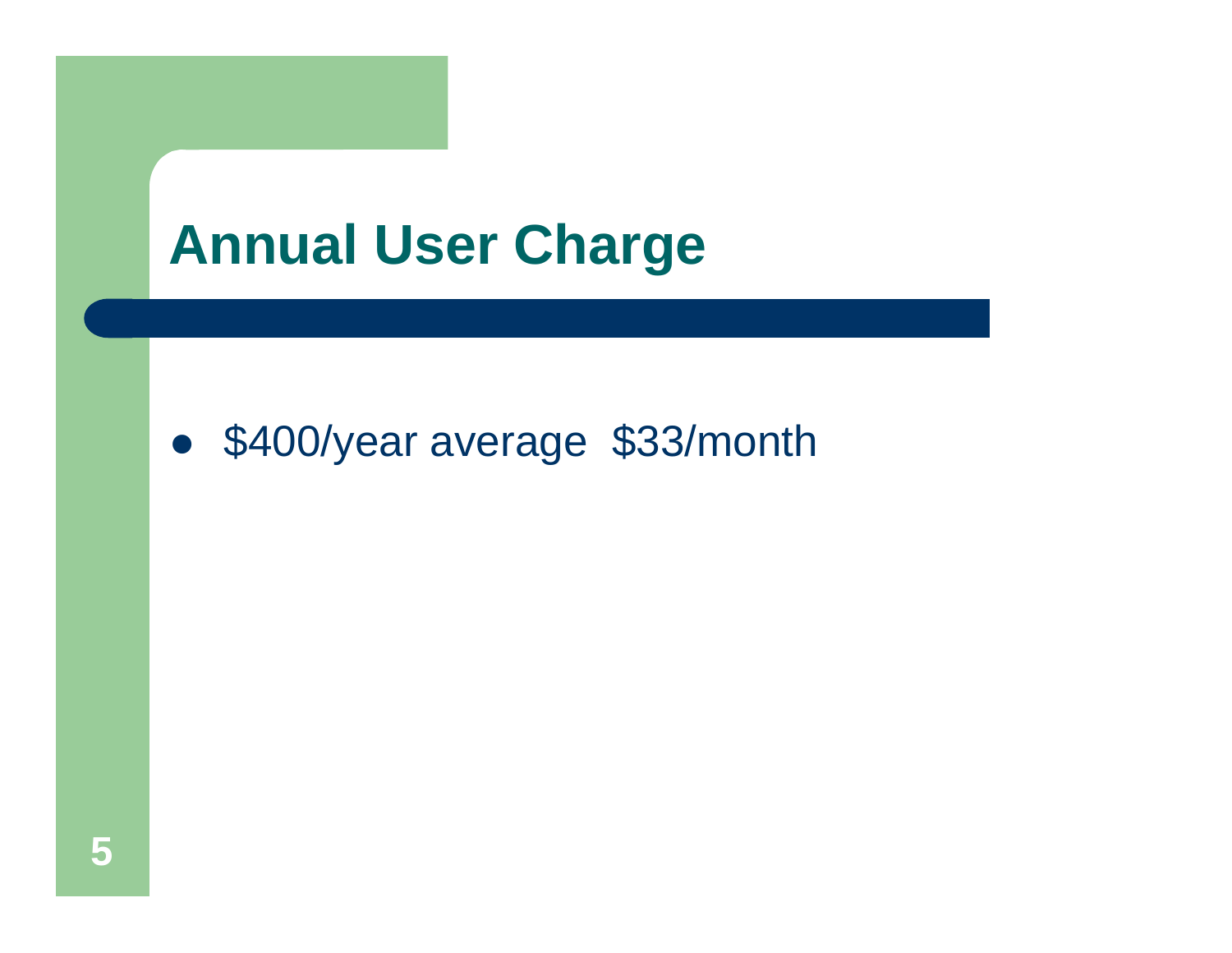# **Fixed Costs**

#### Annual/Monthly

- Home Equity Loan \$972/\$81
- Annual User Charge \$400/\$33

#### Total Fixed Cost \$1,372/\$114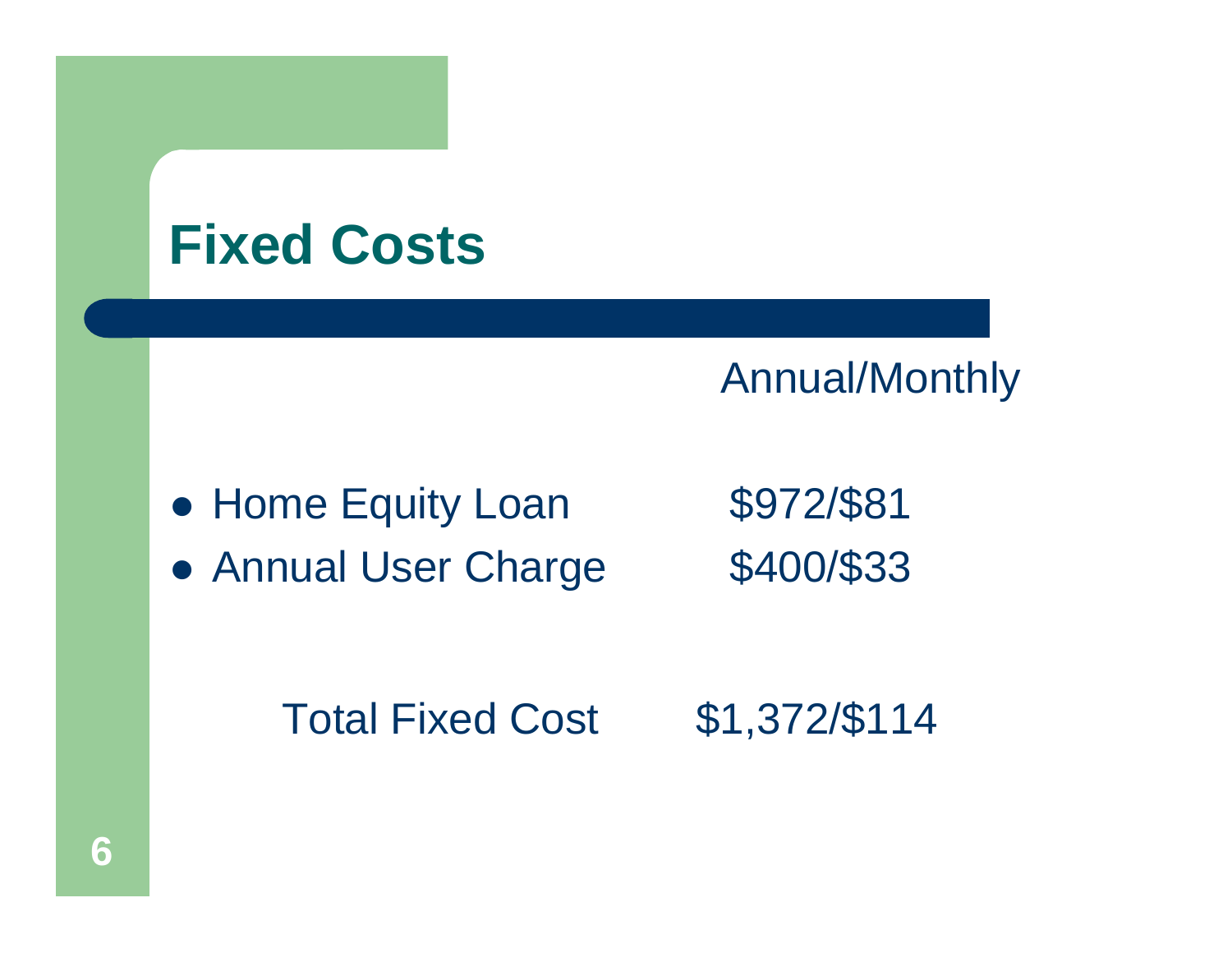# **Property Tax Impact**

| <b>Prop Value</b> | 0% Betterment<br><b>Annual/Monthly</b><br>$(\$)$ |  |
|-------------------|--------------------------------------------------|--|
|                   |                                                  |  |
| 400,000           | \$201 / \$17                                     |  |
| 500,000           | \$251 / \$21                                     |  |
| 600,000           | \$302 / \$25                                     |  |
| 700,000           | \$352 / \$29                                     |  |
| 800,000           | \$402 / \$34                                     |  |
| 900,000           | $$453/$ $$38$                                    |  |
| 1,000,000         | \$503 / \$42                                     |  |
| 1,100,000         | \$553/\$46                                       |  |
| 1,200,000         | \$603 / \$50                                     |  |
|                   |                                                  |  |
| Notes:            | \$50 per 100k                                    |  |
|                   | in valuation                                     |  |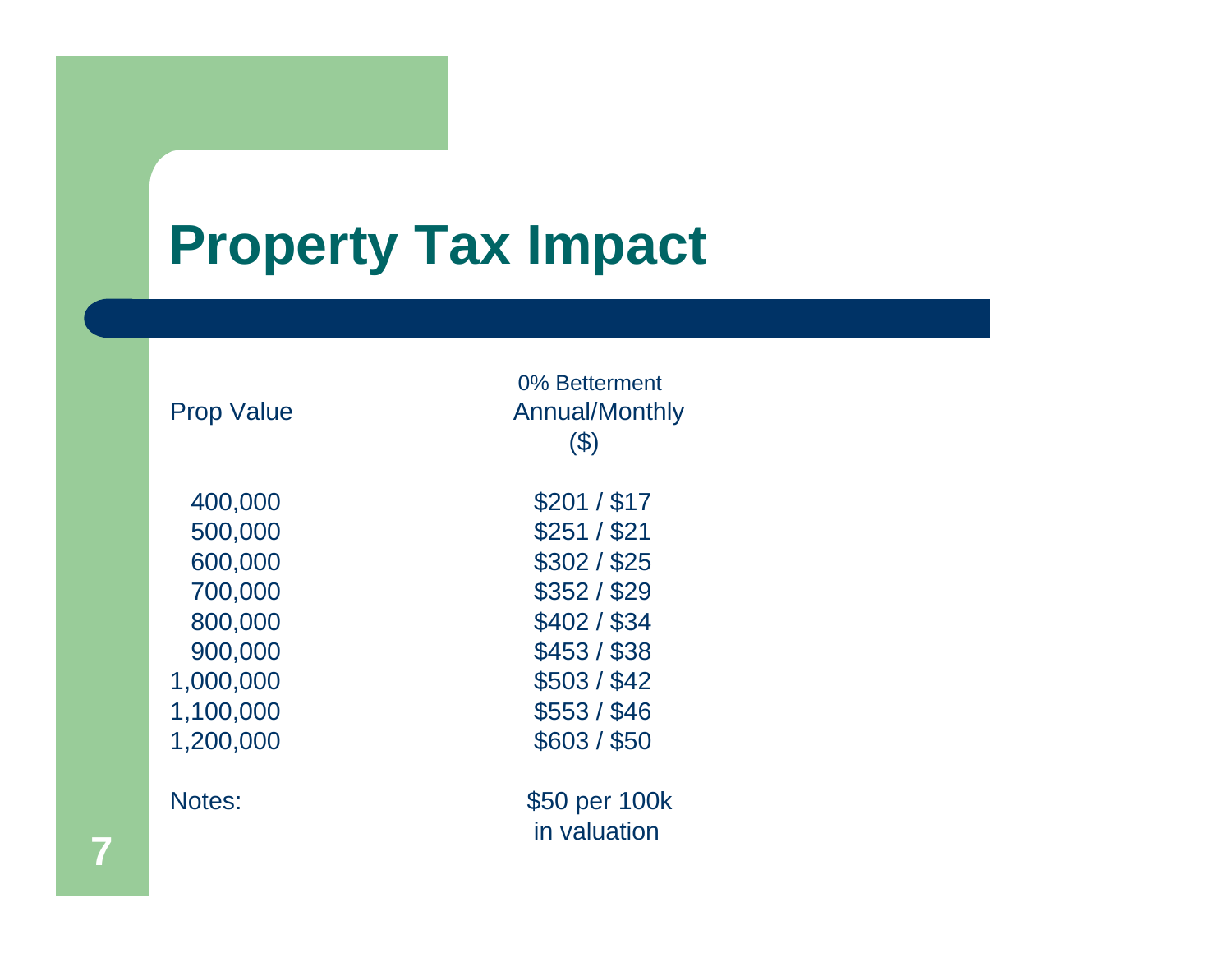# **BETTERMENTS**

- Improves Value to Homeowner (Some versus All)
- Payment may be banked by Town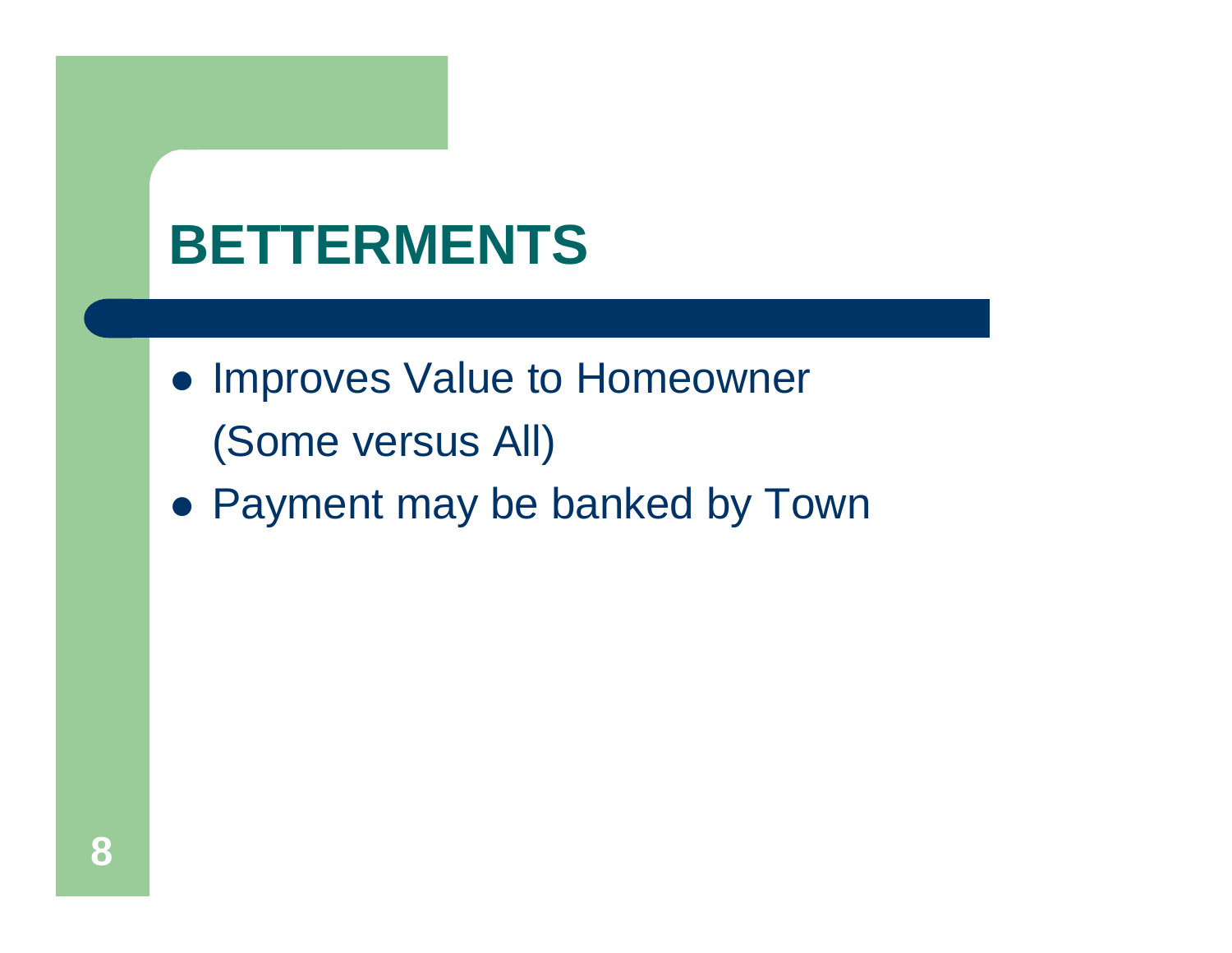# **Betterment (Options)**

- $\bullet$  50% (\$30,000 Unit Cost) = \$15,000
- $\bullet$  $25\%$  (\$30,000 Unit Cost) = \$ 7,500

Betterment @ 50%

 $\mathcal{L}_\mathcal{L}$  , and the set of the set of the set of the set of the set of the set of the set of the set of the set of the set of the set of the set of the set of the set of the set of the set of the set of the set of th

• \$750/year or \$62.50/month

Betterment @ 25%

• \$375/year or \$31.25/month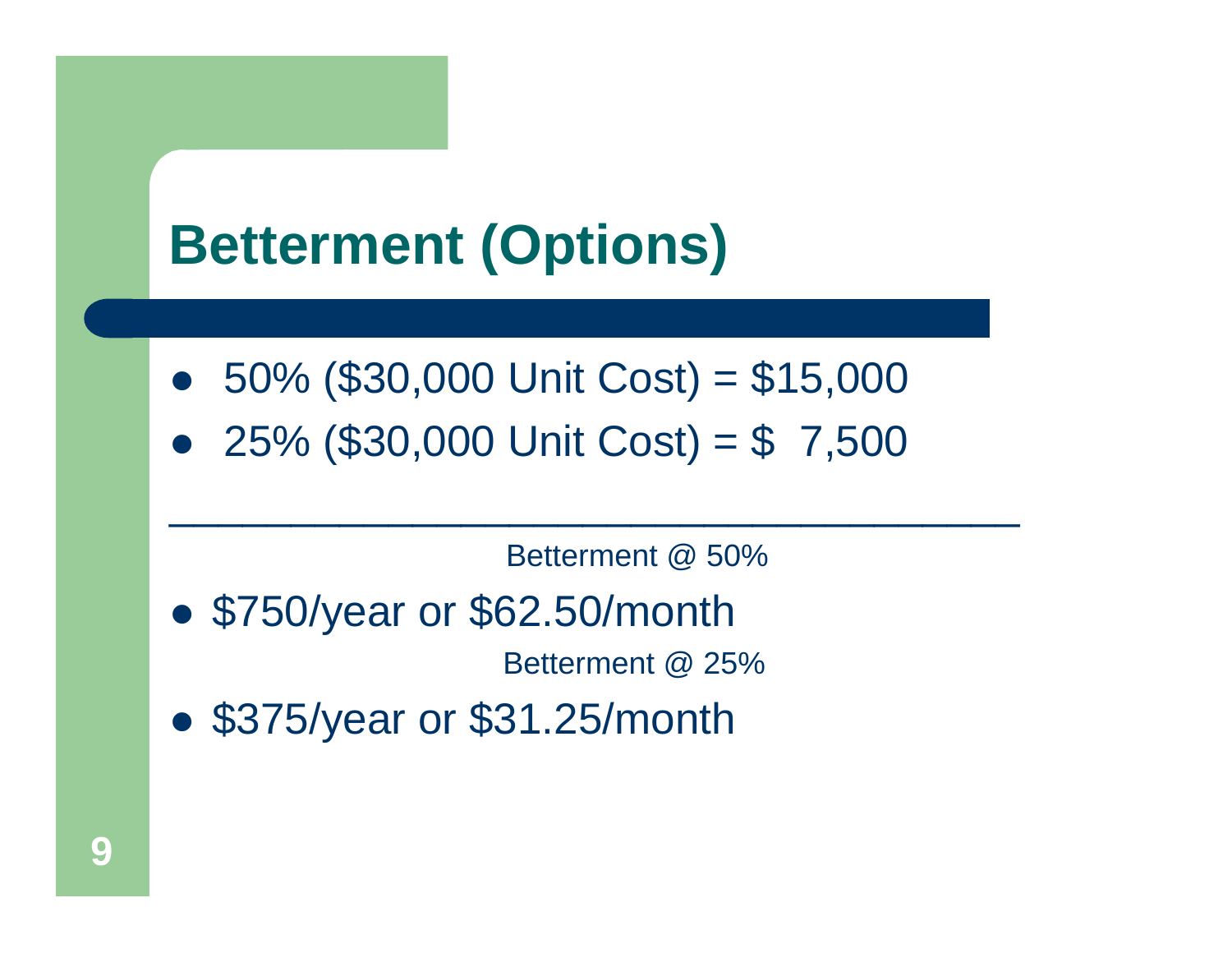# **Property Tax Impact**

**10**

| <b>Prop Value</b> | 0% Betterment<br><b>Annual/Monthly</b><br>$($ \$) | 25% Betterment<br><b>Annual/Monthly</b><br>$($ \$) | 50% Betterment<br>Annual/Monthly<br>$(\mathcal{S})$ |
|-------------------|---------------------------------------------------|----------------------------------------------------|-----------------------------------------------------|
| 400,000           | \$201 / \$17                                      | \$107 / \$9                                        | $$53/$$ 4.41                                        |
| 500,000           | \$251 / \$21                                      | \$134 / \$11                                       | \$66 / \$5.50                                       |
| 600,000           | \$302 / \$25                                      | \$160 / \$13                                       | $$79/$ \$6.58                                       |
| 700,000           | \$352 / \$29                                      | \$187 / \$16                                       | $$92/$ \$7.66                                       |
| 800,000           | \$402 / \$34                                      | \$214 / \$18                                       | \$105 / \$8.75                                      |
| 900,000           | $$453/$ \$38                                      | \$241 / \$20                                       | \$119 / \$9.91                                      |
| 1,000,000         | \$503 / \$42                                      | \$268 / \$22                                       | \$132 / \$11.00                                     |
| 1,100,000         | \$553/\$46                                        | \$294 / \$25                                       | \$145 / \$12.08                                     |
| 1,200,000         | \$603 / \$50                                      | \$321 / \$27                                       | \$158 / \$13.16                                     |
|                   |                                                   |                                                    |                                                     |
| Notes:            | \$50 per \$100k                                   | \$27 per \$100k                                    | \$13 per 100k                                       |
|                   | in valuation                                      | in valuation                                       | in valuation                                        |
|                   |                                                   |                                                    |                                                     |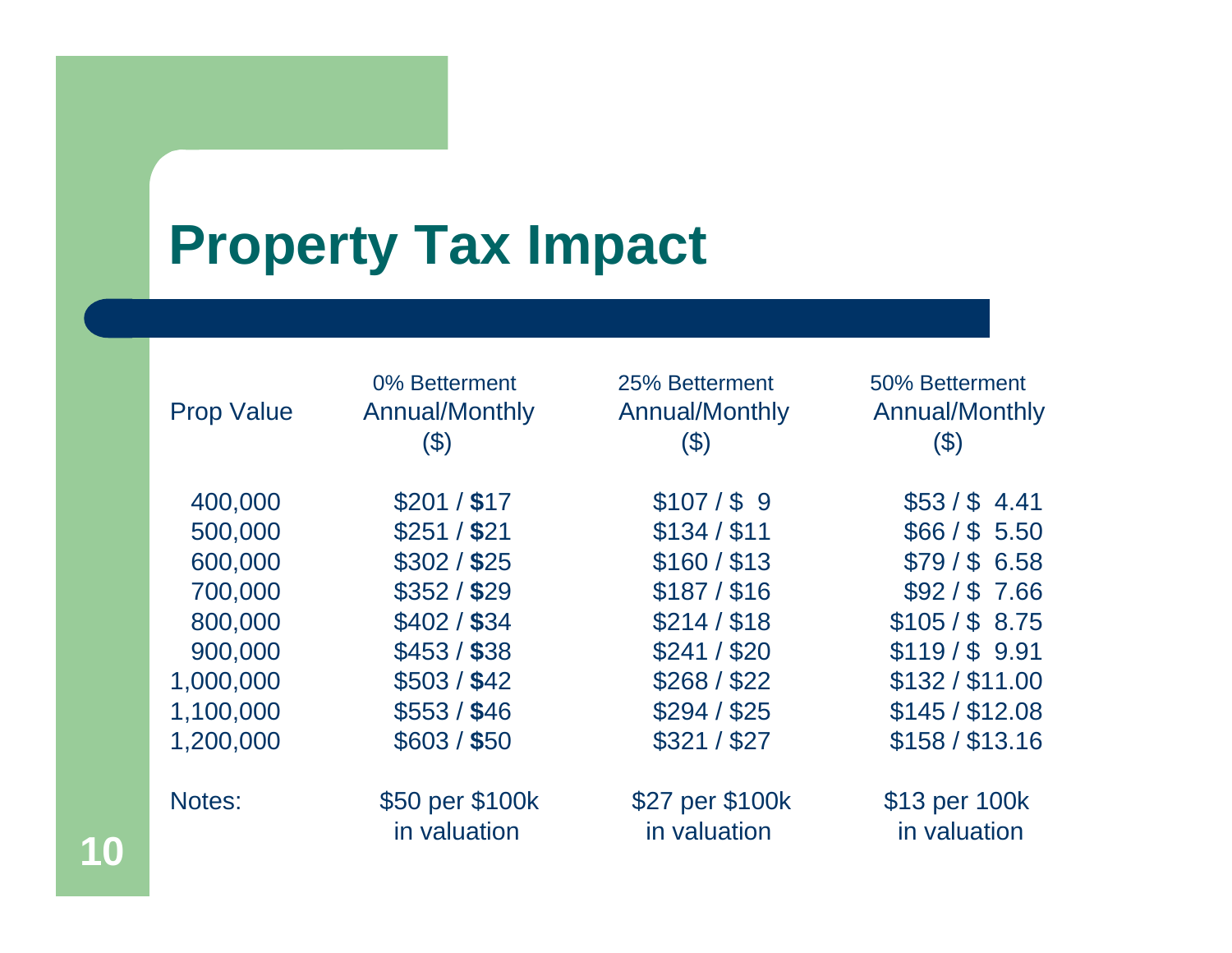## **Total Cost (600,000 Valuation) Yearly/Monthly**

#### **Without Real Estate Transfer Tax**

User Fee \$ 400 / 33 User Fee \$ 400 / 33 User Fee \$ 400 / 33 Connection 972 / 81 Connection 972 / 81 Connection 972 / 8150% Betterment 750 / 62.50 25% Betterment 375 / 31.25 0% Betterment 0Property Tax 79 / 7 Property Tax 160 / 13 Property Tax 302 / 25 Total \$ 2,201/ 183.50 \$ 1,907 / 158.25 \$1,674 / 139

#### **With Real Estate Transfer Tax**

| User Fee            | \$400 / 33     | User Fee                   | 400 / 33       | User Fee            | \$400/33    |          |
|---------------------|----------------|----------------------------|----------------|---------------------|-------------|----------|
| Connection          | 972 / 81       | Connection                 | 972 / 81       | Connection          | 972/81      |          |
| 50% Betterment      |                | 750 / 62.50 25% Betterment | 375/31.25      | 0% Betterment       |             | $\Omega$ |
| <b>Property Tax</b> |                | <b>Property Tax</b>        | 86 / 7         | <b>Property Tax</b> | 164/14      |          |
| Total               | \$2,122/176.50 |                            | \$1,833/152.25 |                     | \$1,536/128 |          |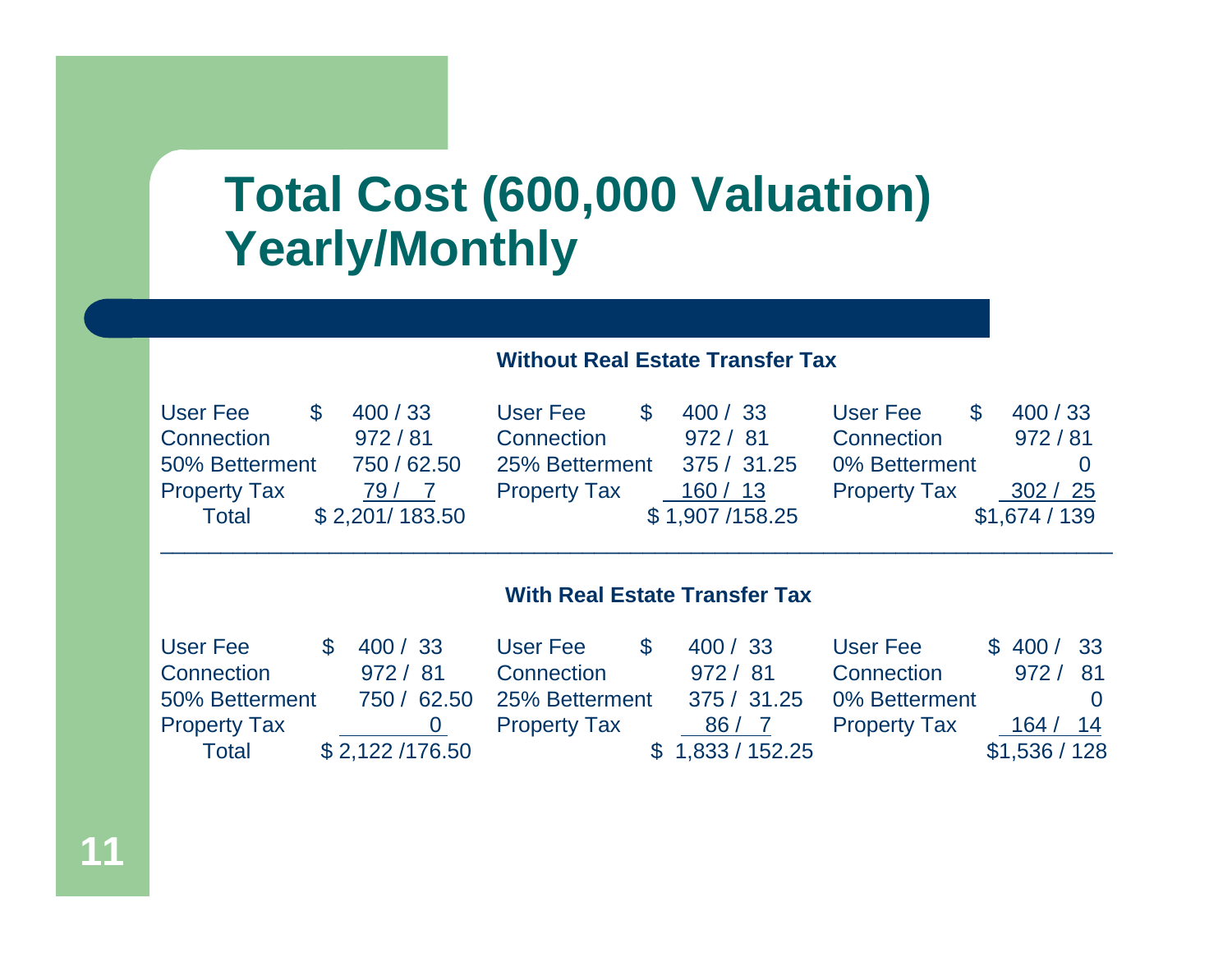## **Property Tax Impact with Real Estate Transfer Tax**

| <b>Prop Value</b> | 0% Betterment<br><b>Annual/Monthly</b> | 25% Betterment<br><b>Annual/Monthly</b> | 50% Betterment<br><b>Annual/Monthly</b> |
|-------------------|----------------------------------------|-----------------------------------------|-----------------------------------------|
| 400,000           | \$109/\$9                              | $$57/$ \$ 5                             | \$0                                     |
| 500,000           | \$136 / \$11                           | \$72/\$6                                | \$0                                     |
| 600,000           | \$164 / \$14                           | \$86/\$7                                | \$0                                     |
| 700,000           | \$191 / \$16                           | \$100 / \$8                             | \$0                                     |
| 800,000           | \$218 / \$18                           | \$114 / \$10                            | \$0                                     |
| 900,000           | \$245/\$20                             | \$129 / \$11                            | \$0                                     |
| 1,000,000         | \$273 / \$23                           | \$143 / \$12                            | \$0                                     |
| 1,100,000         | \$300 / \$25                           | \$157 / \$13                            | \$0                                     |
| 1,200,000         | \$327 / \$27                           | \$171 / \$14                            | \$0                                     |
| Notes:            | \$27 per 100k<br>in valuation          | \$14 per 100k<br>in valuation           |                                         |
|                   |                                        |                                         |                                         |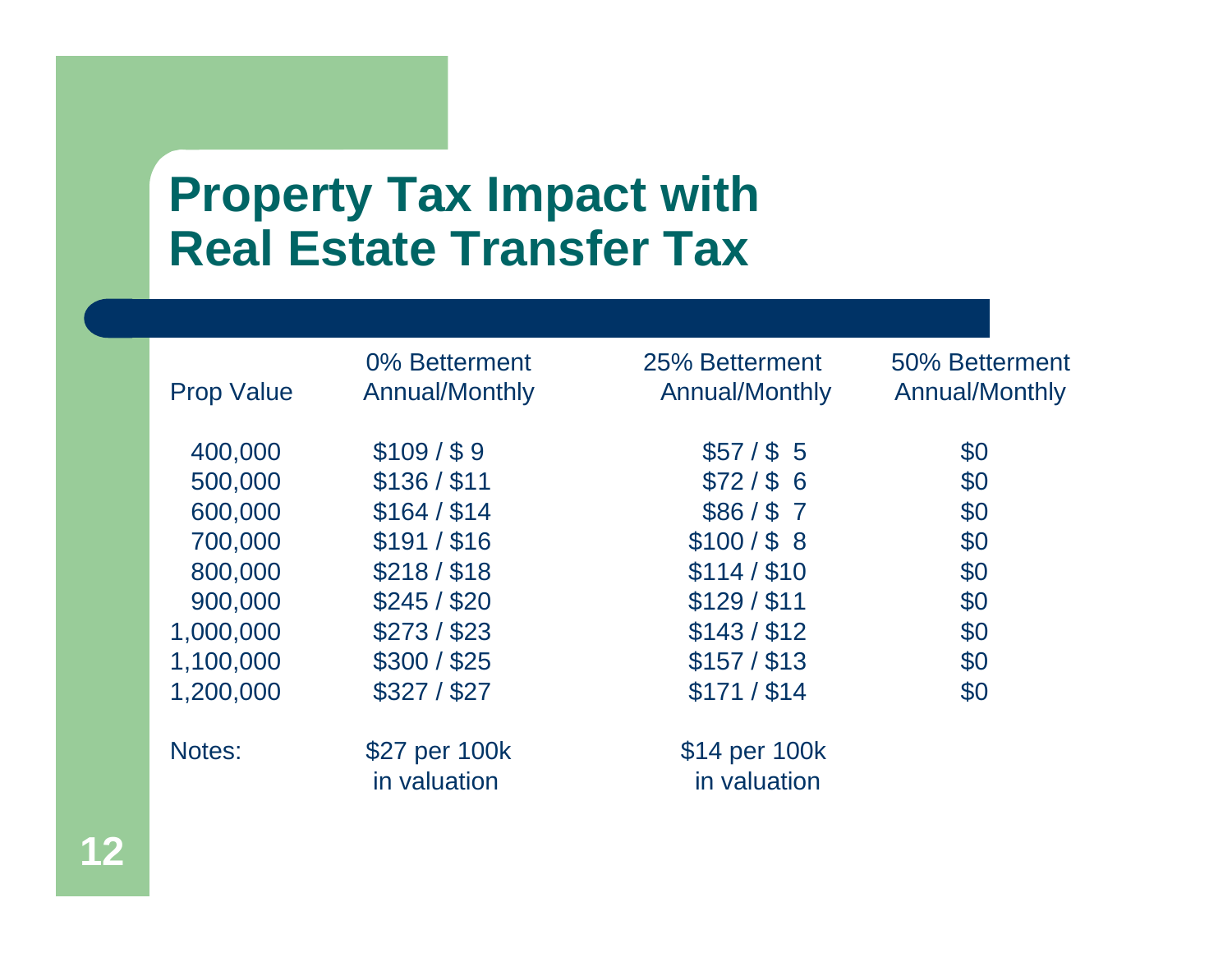## **Betterment vs. Property Tax Impact**

|                   | 0% Betterment                | 25% Betterment       | 50%Betterment          |
|-------------------|------------------------------|----------------------|------------------------|
|                   | 100% Property Tax            | 75% Property Tax     | 50% Property Tax       |
| <b>Prop Value</b> | <b>Monthly</b>               | <b>Monthly</b>       | <b>Monthly</b>         |
|                   | $\left( \mathcal{S} \right)$ | $($ \$)              | ( \$)                  |
| 600,000           | $0 + 25 = 25$                | $31.25 + 13 = 44.25$ | $62.50 + 6.58 = 69.08$ |
| 700,000           | $0 + 29 = 29$                | $31.25 + 16 = 47.25$ | $62.50 + 7.66 = 70.16$ |
| 800,000           | $0 + 34 = 34$                | $31.25 + 18 = 49.25$ | $62.50 + 8.75 = 71.25$ |

With Real Estate Transfer Tax

| 600,000 | $0 + 14 = 14$ | $31.25 + 7 = 38.25$  | $62.50 + 0 = 62.50$ |
|---------|---------------|----------------------|---------------------|
| 700,000 | $0 + 16 = 16$ | $31.25 + 8 = 39.25$  | $62.50 + 0 = 62.50$ |
| 800,000 | $0 + 18 = 18$ | $31.25 + 10 = 41.25$ | $62.50 + 0 = 62.50$ |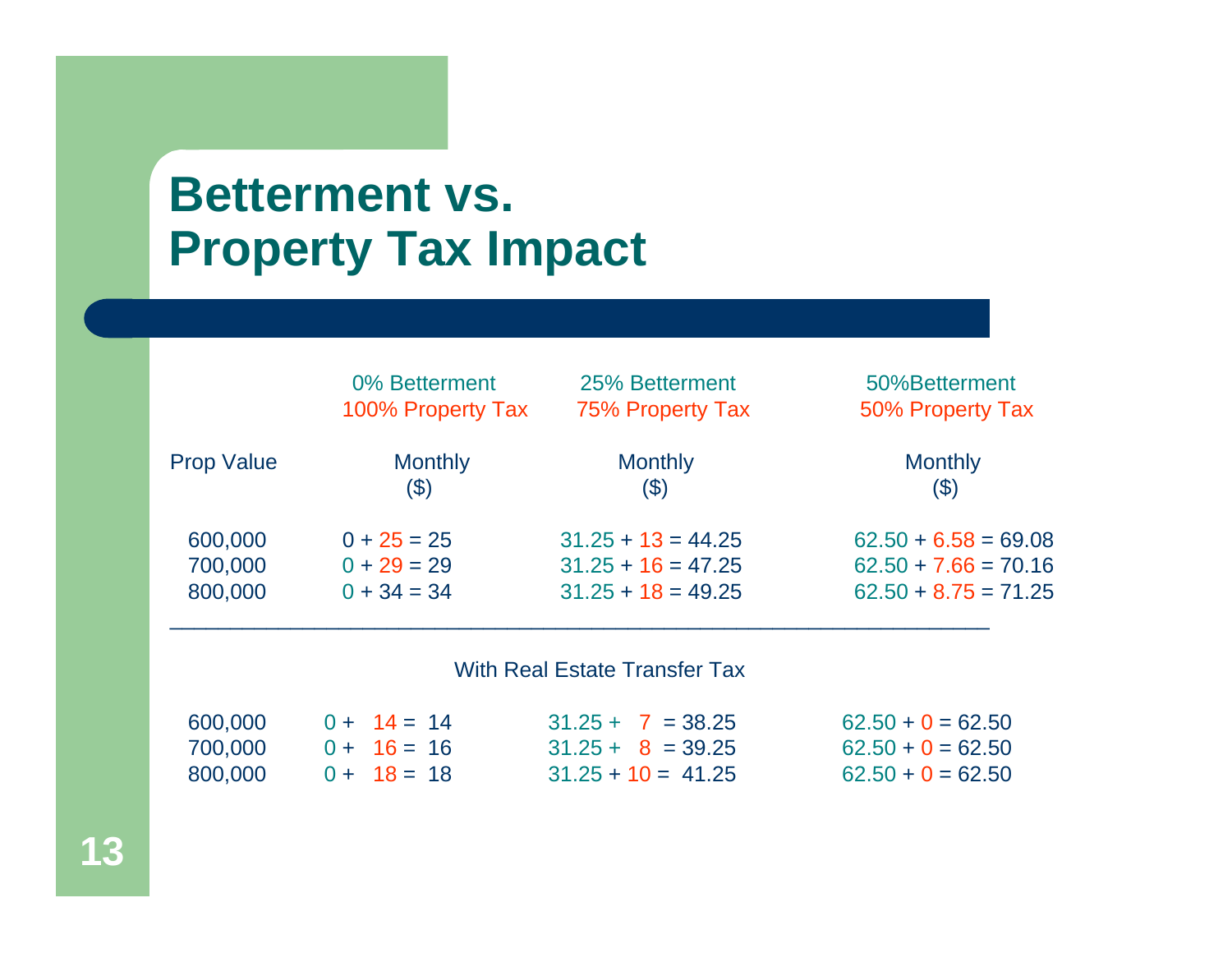## **SUMMARY COSTS PER YEAR(600,000) Valuation**

| <b>Fixed Costs</b>             |                                      |
|--------------------------------|--------------------------------------|
| $\mathbb S$<br>User Fee<br>400 |                                      |
| <b>Connection Fee</b><br>972   |                                      |
| \$1,372<br>Total               |                                      |
|                                |                                      |
| <b>Property Tax</b>            |                                      |
| 25% Betterment +               | 0% Betterment +                      |
| <b>75% Property Tax</b>        | 100% Property Tax                    |
| $375 + 160 = 535$              | $0 + 302 = 302$                      |
|                                |                                      |
|                                | <b>With Real Estate Transfer Tax</b> |
| $375 + 86 = 461$               | $0 + 164 = 164$                      |

Savings for Average Homeowner with R.E. Transfer Tax

25% Betterment \$74/year 0% Betterment \$138/year

**14**